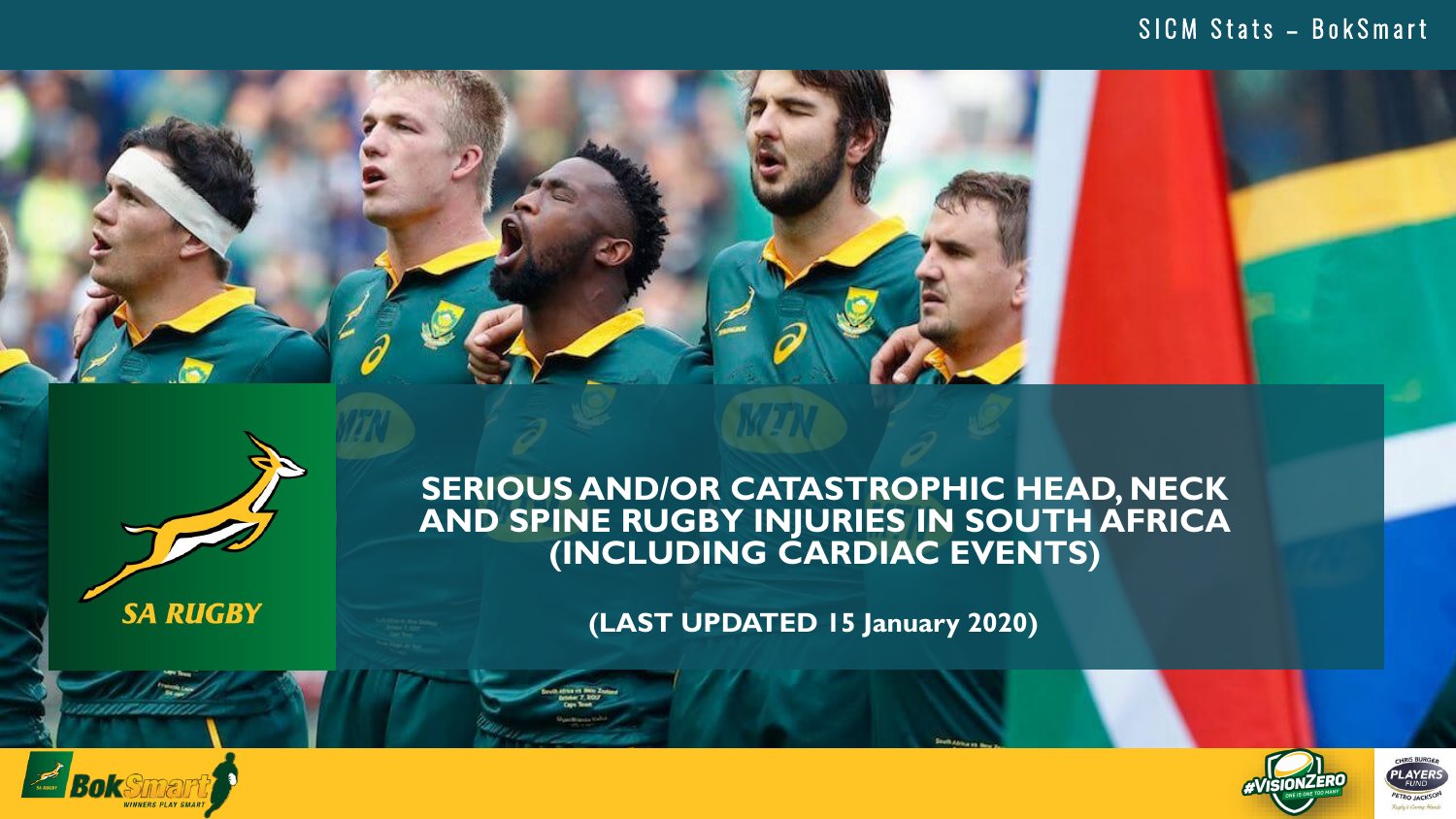SICM Stats - BokSmart



# SERIOUS AND/OR CATASTROPHIC HEAD, NECK AND SPINE RUGBY INJURIES IN SOUTH AFRICA (INCLUDING CARDIAC EVENTS)





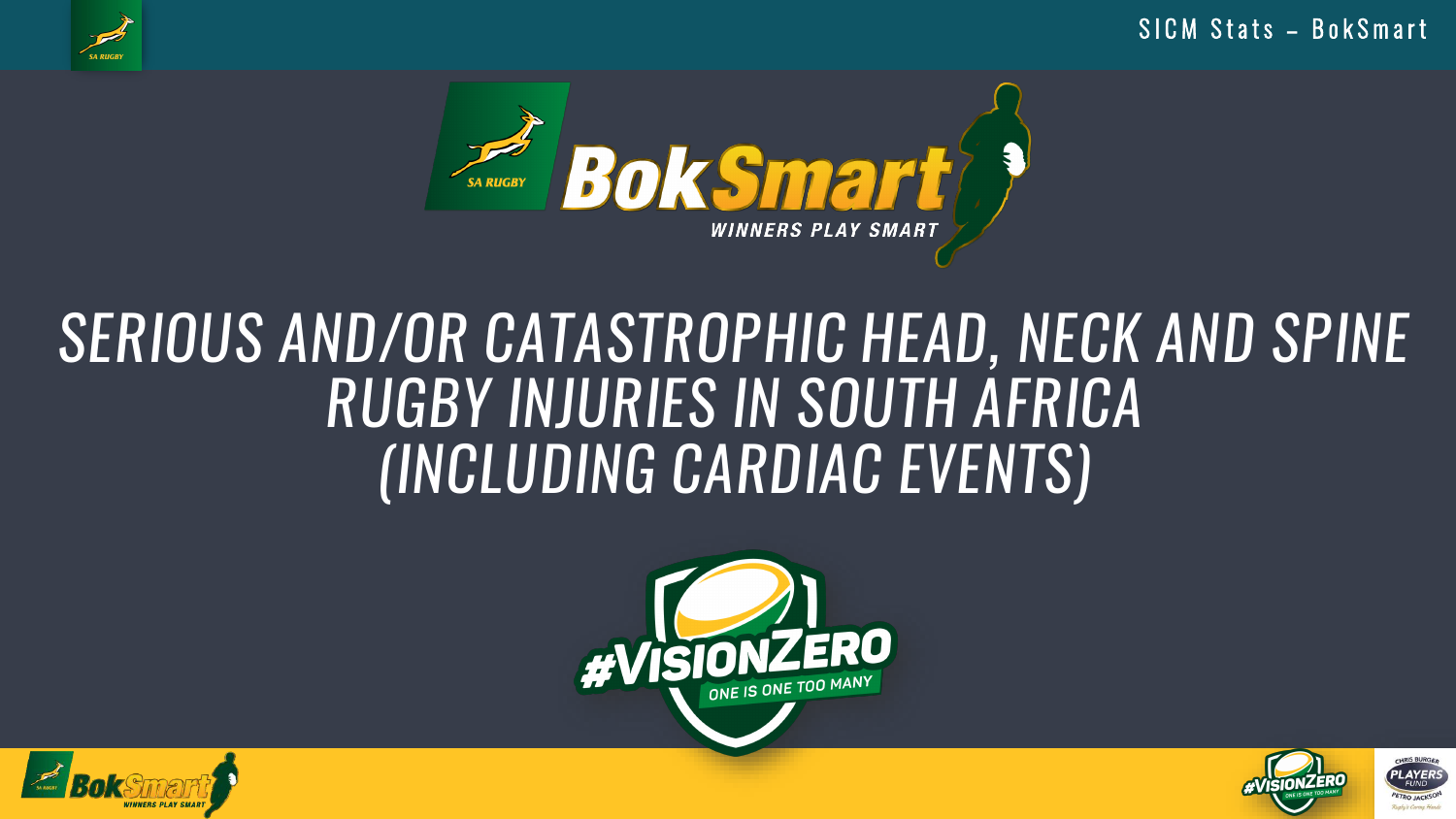

Tables 1, 2 and 3 represent the current and most accurate statistics available in South Africa regarding serious and/or catastrophic injuries in rugby since 2001.

These data have been reported directly to the Chris Burger/Petro Jackson Players' Fund [\(www.playersfund.org.za/](http://www.playersfund.org.za/)) and more recently BokSmart [\(www.BokSmart.com\)](http://www.boksmart.com/), via the reporting structures available at the time.

#### *The data collected before 2006 should be interpreted with caution as there may be some inaccuracies*.

The Players' Fund was originally established to help and assist those players, who experienced severe and debilitating injury resulting from the game of rugby. It was initially named after the local Western Province rugby great, Chris Burger, who died as a result of a neck injury in a provincial rugby match in 1980. When the previously divided South African rugby unions united in 1992, the fund merged with the Petro Jackson fund, which was formed in memory of another young rugby player, Petro Jackson, who was fatally injured in 1987.

In 2008, the data reporting and data collection process was standardised, and periodically analysed in line with the establishment of the BokSmart National Rugby Safety Programme, a joint local rugby safety initiative between the South African Rugby Union (SA Rugby) and the Players' Fund.





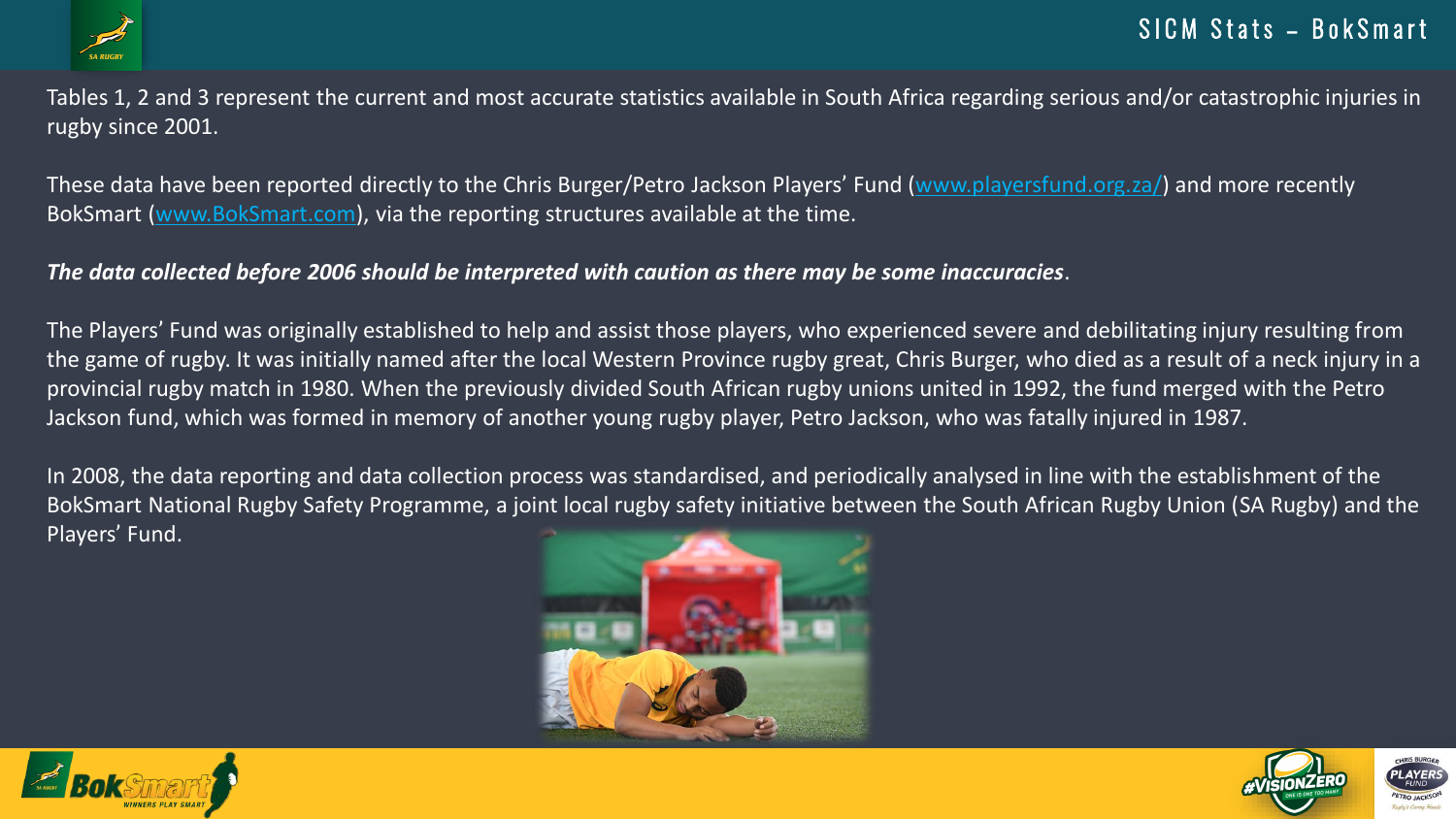

## **Table 1: Serious and/or catastrophic concussion, head, neck or spine injuries in South African Schoolboy rugby, including Cardiovascular events**

**Acute Spinal Cord and Head Injuries including deaths in South African SCHOOLBOY RUGBY as reported to the Chris Burger Petro Jackson Players' Fund & more recently BokSmart from 2001 -> 15 January 2020**

| <b>Description of Injury</b>                             | 2001 | 2002 | 2003           |                |                | 2004 2005 2006 2007      |                | 2008           | 2009     | 2010 | 2011     | 2012 | 2013     | 2014     | 2015           | 2016     | 2017 | 2018           | 2019           |
|----------------------------------------------------------|------|------|----------------|----------------|----------------|--------------------------|----------------|----------------|----------|------|----------|------|----------|----------|----------------|----------|------|----------------|----------------|
| <b>ACUTE SPINAL CORD INJURY (ASCI)</b>                   |      |      |                |                |                |                          |                |                |          |      |          |      |          |          |                |          |      |                |                |
| <b>Near Misses</b>                                       |      |      |                |                |                |                          |                |                |          |      |          |      |          |          |                |          |      |                |                |
| (Acute Spinal Cord Injury or neck fractures without ASCI |      |      | $\overline{2}$ | $\overline{0}$ | 8              | $\overline{\phantom{0}}$ | $\overline{4}$ | $\overline{2}$ |          |      | 3        |      |          |          | $\overline{0}$ | $\Omega$ |      | $\overline{0}$ | $\overline{2}$ |
| whom are now ambulant and a full recovery is expected)   |      |      |                |                |                |                          |                |                |          |      |          |      |          |          |                |          |      |                |                |
| <b>Neurological deficit</b>                              |      |      | $\overline{0}$ | $\overline{0}$ | $\overline{0}$ | $\Omega$                 | ാ              |                | $\Omega$ |      |          |      |          |          |                |          |      | $\Omega$       |                |
| Quadriplegics                                            |      |      |                |                |                |                          |                |                | $\Omega$ |      |          |      |          |          |                | $\alpha$ |      |                |                |
| <b>Fatality</b>                                          |      |      | $\overline{0}$ | $\overline{0}$ | $\overline{0}$ | $\Omega$                 |                |                | $\Omega$ |      | $\Omega$ |      |          | $\Omega$ |                | $\Omega$ |      | $\Omega$       |                |
| <b>Not provided</b>                                      |      |      |                |                |                |                          |                |                |          |      |          |      |          |          |                |          |      |                |                |
| <b>TRAUMATIC BRAIN INJURIES (TBI)</b>                    |      |      |                |                |                |                          |                |                |          |      |          |      |          |          |                |          |      |                |                |
| <b>Fully recovered</b>                                   |      |      | $\overline{0}$ | 0.             |                |                          |                | $\overline{0}$ | 2        |      | $\Omega$ |      |          | $\Omega$ |                | $\Omega$ |      |                |                |
| <b>With disability</b>                                   |      |      | $\overline{0}$ | $\overline{0}$ | $\overline{0}$ | $\overline{0}$           |                |                | $\Omega$ |      |          |      | $\Omega$ |          |                |          |      | $\Omega$       |                |
| <b>Fatality</b>                                          |      |      | $\Omega$       |                |                |                          |                |                |          |      |          |      |          |          |                |          |      | $\Omega$       |                |
| <b>CARDIOVASCULAR EVENTS</b>                             |      |      |                |                |                |                          |                |                |          |      |          |      |          |          |                |          |      |                |                |
| <b>Fatality</b>                                          |      |      | $\overline{0}$ |                |                | $\overline{0}$           |                | $\overline{0}$ |          |      | $\Omega$ |      | $\Omega$ |          | $\overline{0}$ | $\Omega$ |      | $\overline{0}$ | 0              |
| <b>Fully recovered</b>                                   |      |      | $\Omega$       | $\Omega$       |                | $\Omega$                 |                |                | $\Omega$ |      |          |      |          |          |                | $\Omega$ |      |                |                |
| <b>UNKNOWN</b>                                           |      |      |                |                |                |                          |                |                |          |      |          |      |          |          |                |          |      |                |                |
| <b>Fatality</b>                                          |      |      |                |                |                |                          |                |                | $\Omega$ |      |          |      |          |          |                | $\Omega$ |      | $\Omega$       |                |
| <b>TOTAL</b>                                             |      | 41   |                |                | 12             | 12                       |                |                | 8        |      |          |      |          |          |                |          |      |                |                |



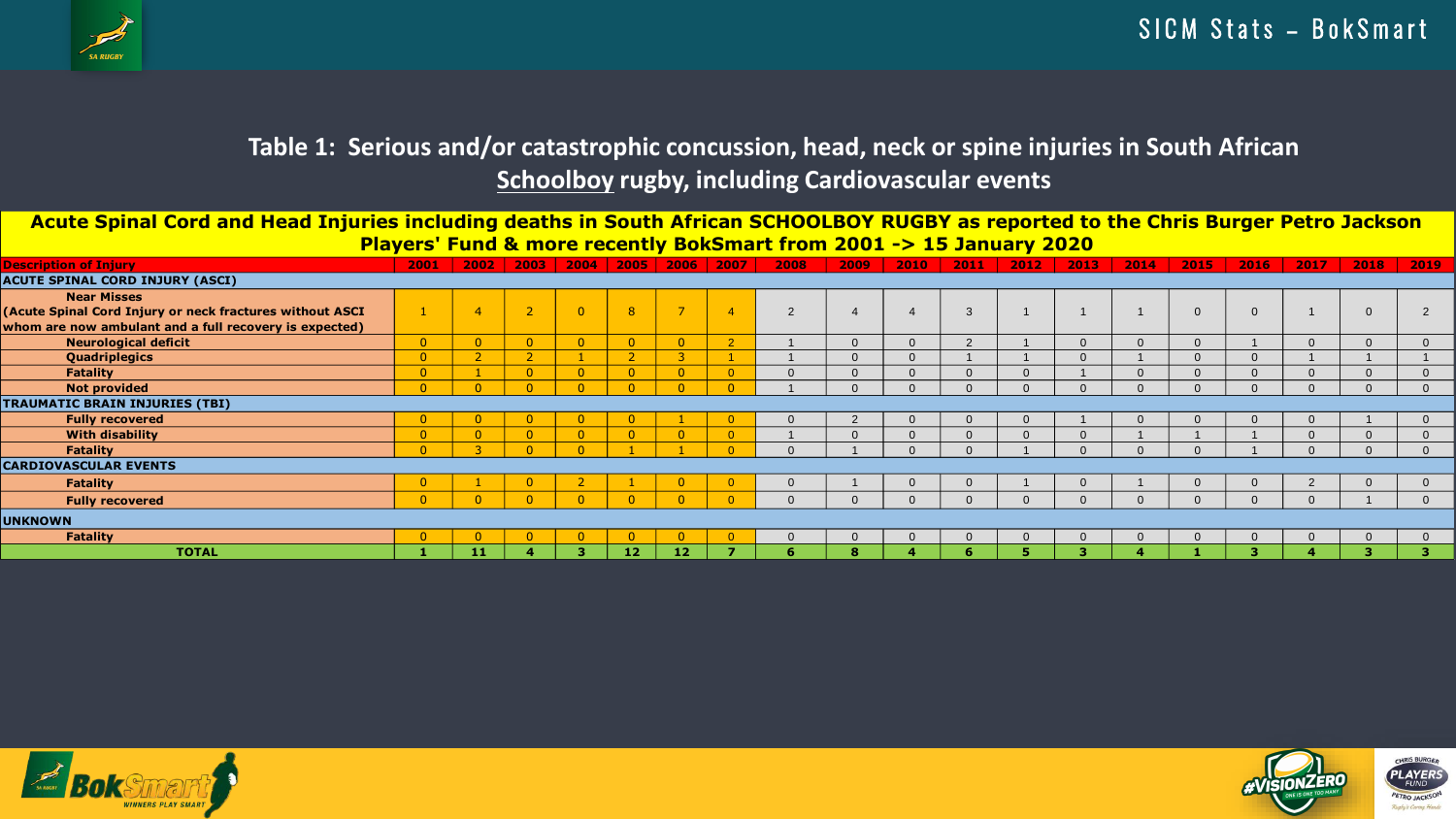

## **Table 2: Serious and/or catastrophic concussion, head, neck or spine injuries in South African Club rugby, including Cardiovascular events**

**Acute Spinal Cord and Head Injuries including deaths in CLUB RUGBY in South Africa as reported to the Chris Burger Petro Jackson Players' Fund & more recently BokSmart from 2001 -> 15 January 2020**

| <b>Description of Injury</b>                             | 2001           |  |                | $2002$   2003   2004   2005 |                | 2006           | 2007                   | 2008           | 2009          | 2010     | 2011   | 2012 | 2013     | 2014 | 2015         | $2016$ 2017 |                | 2018           | $\frac{1}{2019}$ |
|----------------------------------------------------------|----------------|--|----------------|-----------------------------|----------------|----------------|------------------------|----------------|---------------|----------|--------|------|----------|------|--------------|-------------|----------------|----------------|------------------|
| <b>ACUTE SPINAL CORD INJURY (ASCI)</b>                   |                |  |                |                             |                |                |                        |                |               |          |        |      |          |      |              |             |                |                |                  |
| <b>Near Misses</b>                                       |                |  |                |                             |                |                |                        |                |               |          |        |      |          |      |              |             |                |                |                  |
| (Acute Spinal Cord Injury or neck fractures without ASCI |                |  | $\rightarrow$  | ₹                           | $\overline{3}$ | $\overline{3}$ | $\boldsymbol{\Lambda}$ |                | $\Omega$      |          |        | 3    |          |      | $\Omega$     | 6           | $\overline{2}$ | $\overline{0}$ |                  |
| whom are now ambulant and a full recovery is expected)   |                |  |                |                             |                |                |                        |                |               |          |        |      |          |      |              |             |                |                |                  |
| <b>Neurological deficit</b>                              | $\overline{0}$ |  | $\overline{0}$ |                             | $\overline{0}$ | $\overline{0}$ | $\overline{A}$         |                | 2             |          | $\sim$ |      | n        |      | $\Omega$     | $\Omega$    |                | 3              |                  |
| Quadriplegics                                            | $\sim$         |  |                | $\overline{0}$              | $\sqrt{2}$     | $\mathcal{D}$  |                        |                | $\mathcal{R}$ | $\Omega$ | $\sim$ |      | $\Omega$ |      |              |             |                |                |                  |
| <b>Fatality</b>                                          |                |  |                |                             | $\overline{0}$ |                |                        | $\Omega$       |               |          |        |      |          |      | $\Omega$     |             |                | $\Omega$       |                  |
| <b>Not provided</b>                                      |                |  |                |                             |                |                |                        | $\Omega$       |               | $\Omega$ |        |      |          |      | $\Omega$     |             |                |                |                  |
| <b>TRAUMATIC BRAIN INJURIES (TBI)</b>                    |                |  |                |                             |                |                |                        |                |               |          |        |      |          |      |              |             |                |                |                  |
| <b>Fully recovered</b>                                   | $\overline{0}$ |  | $\overline{0}$ |                             | $\mathbf{0}$   | $\overline{0}$ |                        | $\overline{0}$ | $\Omega$      | $\Omega$ |        |      | $\Omega$ |      | $\mathbf{0}$ | $\Omega$    |                | - 0            |                  |
| <b>With disability</b>                                   |                |  | $\overline{0}$ | $\overline{0}$              | $\overline{0}$ | $\overline{0}$ |                        | $\Omega$       | $\Omega$      | $\Omega$ |        |      | $\Omega$ |      | $\Omega$     |             |                |                |                  |
| Fatality                                                 |                |  |                |                             |                |                |                        |                |               |          |        |      |          |      |              |             |                |                |                  |
| <b>CARDIOVASCULAR EVENTS</b>                             |                |  |                |                             |                |                |                        |                |               |          |        |      |          |      |              |             |                |                |                  |
| Fatality                                                 |                |  |                |                             |                |                |                        | $\Omega$       |               | $\Omega$ |        |      | $\Omega$ |      |              |             |                |                |                  |
| <b>Fully recovered</b>                                   |                |  |                |                             |                |                |                        |                |               |          |        |      |          |      |              |             |                |                |                  |
| <b>UNKNOWN</b>                                           |                |  |                |                             |                |                |                        |                |               |          |        |      |          |      |              |             |                |                |                  |
| Fatality                                                 |                |  |                |                             |                |                |                        | $\Omega$       | $\Omega$      | $\Omega$ |        |      | $\Omega$ |      | $\Omega$     | $\Omega$    |                |                |                  |
| <b>TOTAL</b>                                             | 12             |  | 10             |                             | 6              | 6              | 14                     |                | $\mathbf{9}$  | <b>Q</b> | 8      |      |          |      | 12           |             |                | 10             | -6               |



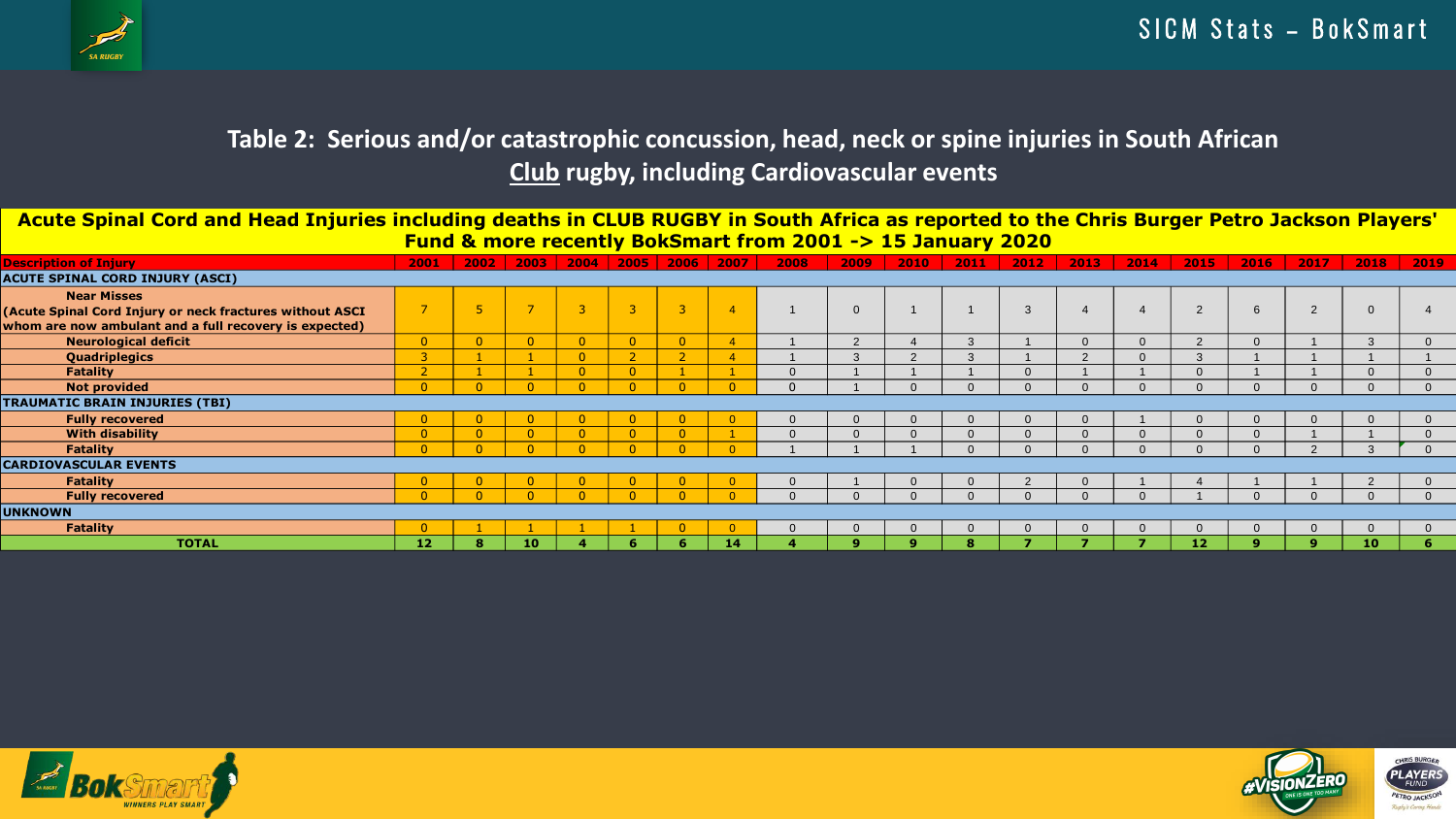

## **Table 3: Serious and/or catastrophic concussion, head, neck or spine injuries in South African Rugby Union for Schools and Clubs combined, including Cardiovascular events**

| <b>Rugby Union for Schools and Clubs combined, including Cardiovascular events</b>                                                   |                |                |                |          |                |                |              |                |                |                |                  |                |                 |                |          |      |          |          |                |
|--------------------------------------------------------------------------------------------------------------------------------------|----------------|----------------|----------------|----------|----------------|----------------|--------------|----------------|----------------|----------------|------------------|----------------|-----------------|----------------|----------|------|----------|----------|----------------|
| Acute Spinal Cord and Head Injuries including deaths in both SCHOOL AND CLUB RUGBY COMBINED in South Africa as reported to the Chris |                |                |                |          |                |                |              |                |                |                |                  |                |                 |                |          |      |          |          |                |
| Burger Petro Jackson Players' Fund & more recently BokSmart from 2001 -> 15 January 2020                                             |                |                |                |          |                |                |              |                |                |                |                  |                |                 |                |          |      |          |          |                |
| <b>Description of Injury</b>                                                                                                         | 2001           | 2002           | 2003           |          | $2004$   2005  | 2006           | 2007         | 2008           | 2009           | 2010           | 2011             | 2012           | 2013            | 2014           | 2015     | 2016 | 2017     | 2018     | 2019           |
| <b>ACUTE SPINAL CORD INJURY (ASCI)</b>                                                                                               |                |                |                |          |                |                |              |                |                |                |                  |                |                 |                |          |      |          |          |                |
| <b>Near Misses</b>                                                                                                                   |                |                |                |          |                |                |              |                |                |                |                  |                |                 |                |          |      |          |          |                |
| (Acute Spinal Cord Injury or neck fractures without ASCI                                                                             | $\mathbf{R}$   | $\mathbf{Q}$   | $\overline{q}$ |          | 11             | 10             | 8            | $\mathcal{R}$  |                |                | $\boldsymbol{4}$ | $\overline{A}$ | $5\overline{5}$ | $\overline{5}$ | 2        | 6    | 3        | $\Omega$ |                |
| whom are now ambulant and a full recovery is expected)                                                                               |                |                |                |          |                |                |              |                |                |                |                  |                |                 |                |          |      |          |          |                |
| <b>Neurological deficit</b>                                                                                                          | $\overline{0}$ | $\overline{0}$ | $\overline{0}$ |          | $\overline{0}$ | $\overline{0}$ | 6            | $\overline{2}$ | $\overline{2}$ |                |                  | $\mathcal{P}$  | $\Omega$        |                | 2        |      |          | 3        | $\Omega$       |
| Quadriplegics                                                                                                                        | ె              | 3              | 3              |          | $\overline{4}$ | 5              | 5.           | 2              | 3              | $\overline{z}$ |                  | 2              | $\overline{2}$  |                | 3        |      | $\Omega$ | 2        | $\overline{2}$ |
| <b>Fatality</b>                                                                                                                      |                |                |                |          | $\overline{0}$ |                |              |                |                |                |                  |                | $\mathcal{P}$   |                |          |      |          |          |                |
| <b>Not provided</b>                                                                                                                  |                | $\Omega$       | $\Omega$       |          | $\sqrt{ }$     |                | $\Omega$     |                |                |                | $\Omega$         |                |                 |                | $\Omega$ |      |          |          |                |
| <b>TRAUMATIC BRAIN INJURIES (TBI)</b>                                                                                                |                |                |                |          |                |                |              |                |                |                |                  |                |                 |                |          |      |          |          |                |
| <b>Fully recovered</b>                                                                                                               |                | $\mathbf{0}$   | $\overline{0}$ | $\Omega$ | $\overline{0}$ |                | $\mathbf{0}$ |                |                |                | $\Omega$         |                |                 |                | $\Omega$ |      |          |          |                |
| <b>With disability</b>                                                                                                               |                | $\Omega$       | $\overline{0}$ |          | $\Omega$       |                |              |                |                |                | $\Omega$         |                |                 |                |          |      |          |          |                |
| Fatality                                                                                                                             |                |                | $\Omega$       |          |                |                |              |                |                |                | $\Omega$         |                |                 |                | $\Omega$ |      |          | 3        |                |
| <b>CARDIOVASCULAR EVENTS</b>                                                                                                         |                |                |                |          |                |                |              |                |                |                |                  |                |                 |                |          |      |          |          |                |
| <b>Fatality</b>                                                                                                                      |                |                |                |          |                |                |              |                |                |                |                  |                |                 |                |          |      |          |          |                |
| <b>Fully recovered</b>                                                                                                               |                |                |                |          |                |                |              |                |                |                |                  |                |                 |                |          |      |          |          |                |
| <b>UNKNOWN</b>                                                                                                                       |                |                |                |          |                |                |              |                |                |                |                  |                |                 |                |          |      |          |          |                |
| <b>Fatality</b>                                                                                                                      |                |                |                |          |                |                |              |                | <sup>0</sup>   |                | $\Omega$         |                |                 |                | $\Omega$ |      | $\Omega$ | $\Omega$ |                |
| <b>TOTAL</b>                                                                                                                         | 13             | 19             | -14            |          | 18             | 18             | 21           | 10             | 17             | 13             | 14.              | 12             | 10              | 11             | 13       | 12   | 13       | 13       |                |